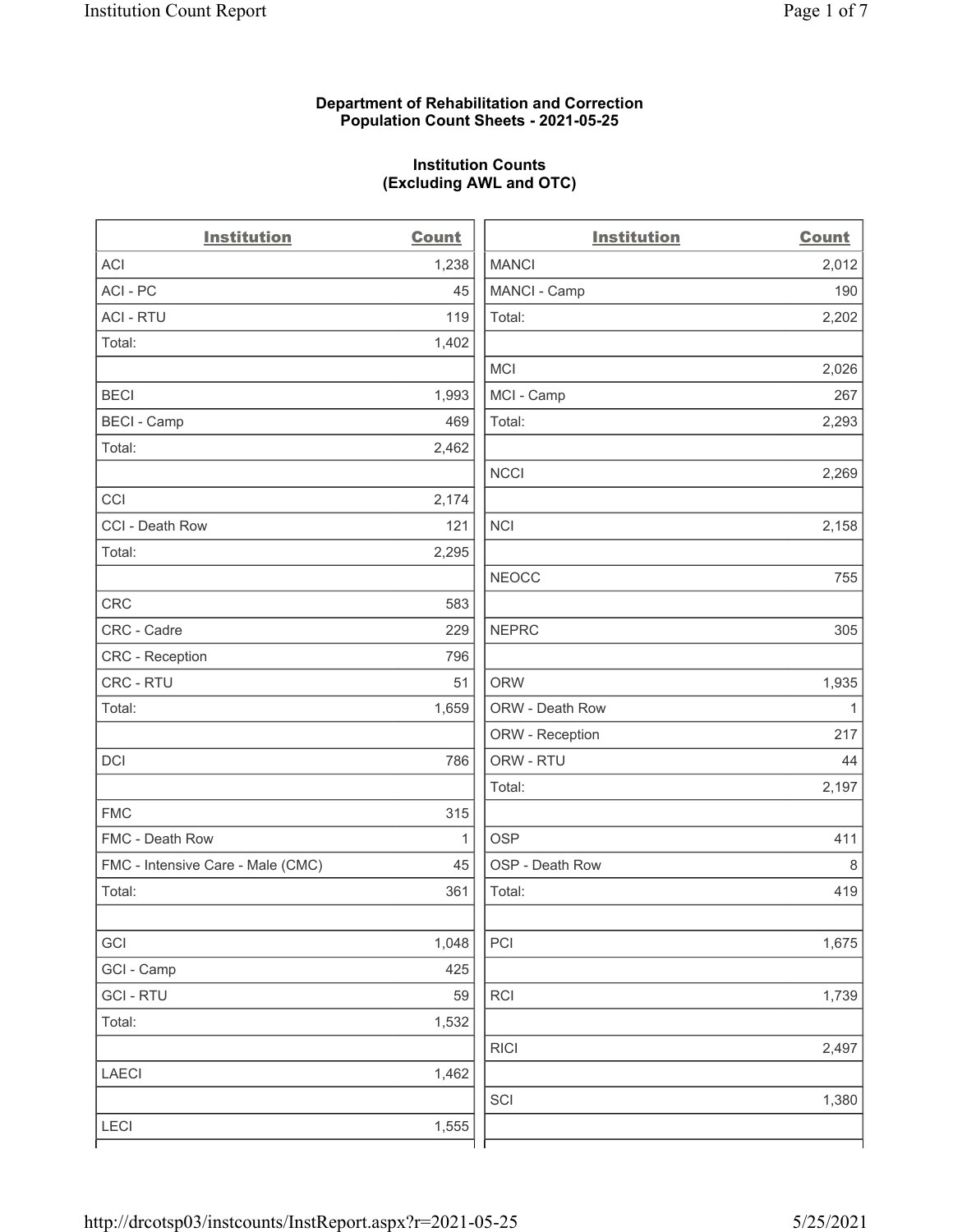| LECI - Camp              | 164   | <b>SOCF</b>    | 1,176                              |
|--------------------------|-------|----------------|------------------------------------|
| Total:                   | 1,719 | SOCF - RTU     | $\overline{2}$                     |
|                          |       | Total:         | 1,178                              |
| LOCI                     | 2,143 |                |                                    |
|                          |       | <b>TCI</b>     | 964                                |
| LORCI                    | 747   | TCI - Camp     | 282                                |
| LORCI - Cadre            | 231   | Total:         | 1,246                              |
| <b>LORCI - Reception</b> | 16    |                |                                    |
| Total:                   | 994   | <b>TOCI</b>    | 644                                |
|                          |       | TOCI - PC      | 125                                |
| <b>MACI</b>              | 858   | Total:         | 769                                |
| MACI - Minimum           | 1,198 |                |                                    |
| Total:                   | 2,056 | <b>WCI</b>     | 1,103                              |
|                          |       | <b>WCI-RTU</b> | 29                                 |
|                          |       | Total:         | 1,132                              |
|                          |       |                | 43,085<br><b>Total Population:</b> |

\* The Total Population includes 30 Offenders with Reason Codes 30 & 31. \*\* The Total Population includes 33 Offenders with Reason Code 0A.

# Male Population by Security Level (Include AWL and Exclude OTC)

| <b>Security Level</b>  |                   | <b>Body</b> | <b>AWL</b> | $(-OTC)$ | <b>Total</b> |
|------------------------|-------------------|-------------|------------|----------|--------------|
| <b>Total Level E</b>   |                   | 926         | 5          | 3        | 928          |
| Total Level 4          |                   | 1,261       | 8          | 6        | 1,263        |
| Total Level 3          |                   | 9,247       | 94         | 83       | 9,258        |
| Total Level 2          |                   | 14,808      | 129        | 92       | 14,845       |
| Total Level 1          |                   | 13,345      | 122        | 80       | 13,387       |
| <b>Total Death Row</b> |                   | 133         | 0          | $\Omega$ | 133          |
|                        | <b>Total Male</b> | 39,720      | 358        | 264      | 39,814       |

## Female Population by Institution (Include AWL and Exclude OTC)

| <b>Body</b> | <b>AWL</b> | $(-OTC)$ | <b>Total</b> |
|-------------|------------|----------|--------------|
| 785         | 6          | 4        | 787          |
|             |            |          |              |
| 305         |            |          | 306          |
| 1,935       | 22         | 14       | 1,943        |
|             |            |          |              |
| 217         |            |          | 217          |
|             |            |          |              |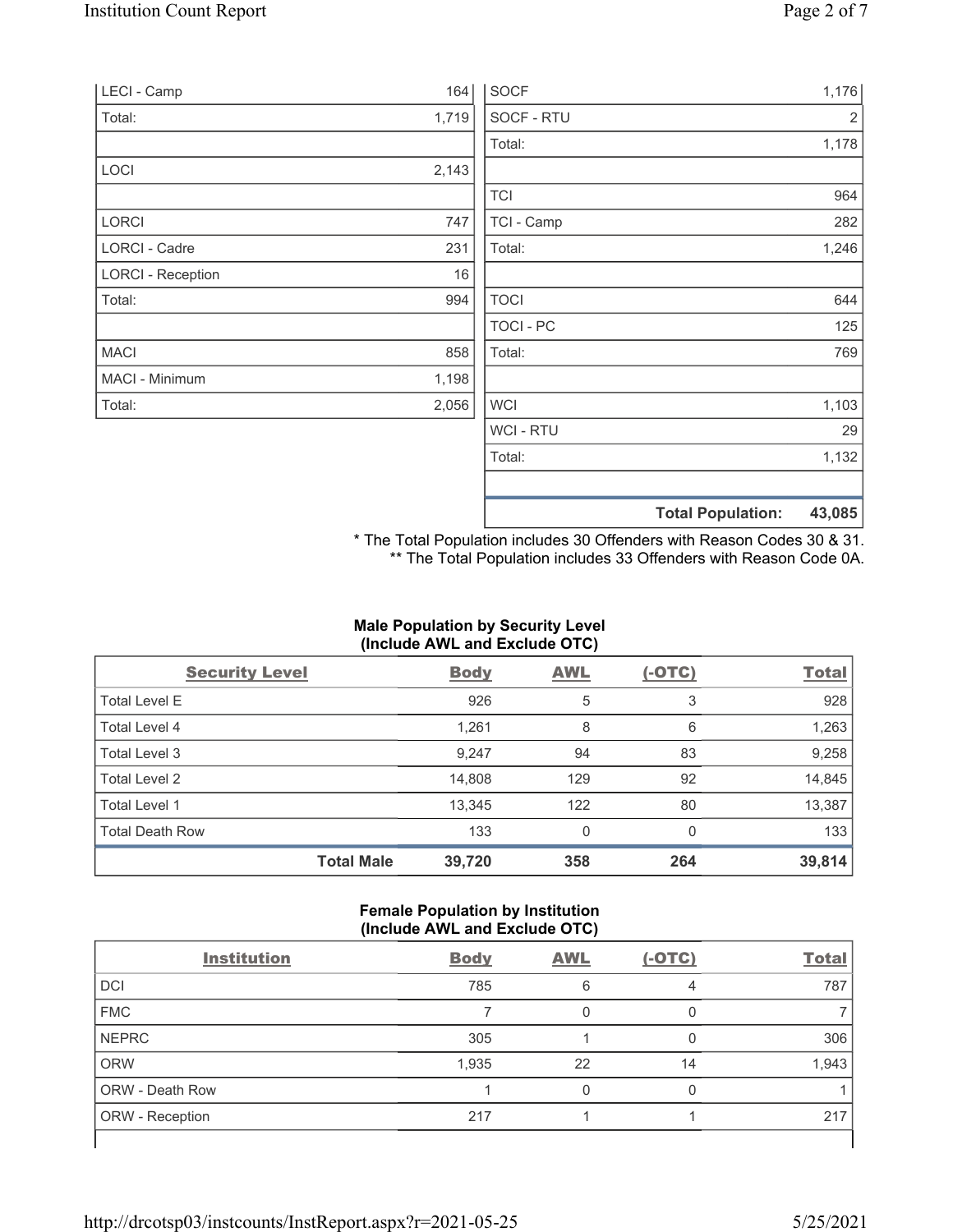| <b>ORW - RTU</b> |                          | 44     |     |     | 44     |
|------------------|--------------------------|--------|-----|-----|--------|
|                  | <b>Total Female</b>      | 3,294  | 30  | 19  | 3,305  |
|                  |                          |        |     |     |        |
|                  | <b>Total Population:</b> | 43,014 | 388 | 283 | 43,119 |

## Male Population by Institution: Security Level 5 and E (Include AWL and Exclude OTC)

| <b>Institution</b>   | <b>Body</b>    | <b>AWL</b>          | $(-OTC)$         | <b>Total</b>   |
|----------------------|----------------|---------------------|------------------|----------------|
| CRC - RTU            | 6              | $\boldsymbol{0}$    | 0                | 6              |
| <b>FMC</b>           | 1              | $\mathsf{O}\xspace$ | 0                | $\mathbf{1}$   |
| LECI                 | 10             | $\boldsymbol{0}$    | 0                | $10$           |
| <b>MACI</b>          | 12             | $\boldsymbol{0}$    | $\boldsymbol{0}$ | 12             |
| <b>MANCI</b>         | 16             | $\boldsymbol{0}$    | $\mathbf 0$      | 16             |
| <b>NEOCC</b>         | $\overline{2}$ | $\mathbf 0$         | 0                | $\overline{2}$ |
| <b>OSP</b>           | 183            | 1                   | 1                | 183            |
| RCI                  | 26             | $\mathbf 0$         | 0                | 26             |
| <b>RICI</b>          | 1              | $\boldsymbol{0}$    | $\mathbf 0$      | 1              |
| SOCF                 | 543            | $\overline{2}$      | 1                | 544            |
| <b>TCI</b>           | $9\,$          | $\boldsymbol{0}$    | $\mathbf 0$      | $9$            |
| <b>TOCI</b>          | 105            | $\overline{2}$      | 1                | 106            |
| <b>TOCI - PC</b>     | $\overline{4}$ | $\mathbf 0$         | 0                | 4              |
| <b>WCI</b>           | $\sqrt{5}$     | $\boldsymbol{0}$    | 0                | $\sqrt{5}$     |
| WCI - RTU            | 3              | $\boldsymbol{0}$    | 0                | 3              |
| <b>Total Level 5</b> | 926            | 5                   | 3                | 928            |

## Male Population by Institution: Security Level 4 (Include AWL and Exclude OTC)

| <b>Institution</b>                | <b>Body</b>    | <b>AWL</b>     | $(-OTC)$       | <b>Total</b> |
|-----------------------------------|----------------|----------------|----------------|--------------|
| <b>ACI</b>                        | 6              | 0              | $\Omega$       | 6            |
| CRC                               | 5              | 0              | $\Omega$       | 5            |
| <b>CRC - RTU</b>                  | 11             | 0              | $\Omega$       | 11           |
| <b>FMC</b>                        |                | 0              | $\Omega$       |              |
| FMC - Intensive Care - Male (CMC) |                | 0              | $\Omega$       |              |
| <b>LORCI</b>                      | 11             | $\Omega$       | $\mathbf{0}$   | 11           |
| <b>MACI</b>                       | 12             | $\mathbf 0$    | $\Omega$       | 12           |
| <b>OSP</b>                        | 195            | $\Omega$       | $\Omega$       | 195          |
| <b>SOCF</b>                       | 519            | $\overline{2}$ | $\overline{2}$ | 519          |
| SOCF - RTU                        | $\overline{2}$ | $\Omega$       | $\Omega$       | 2            |
| <b>TOCI</b>                       | 480            | $\overline{4}$ | 4              | 480          |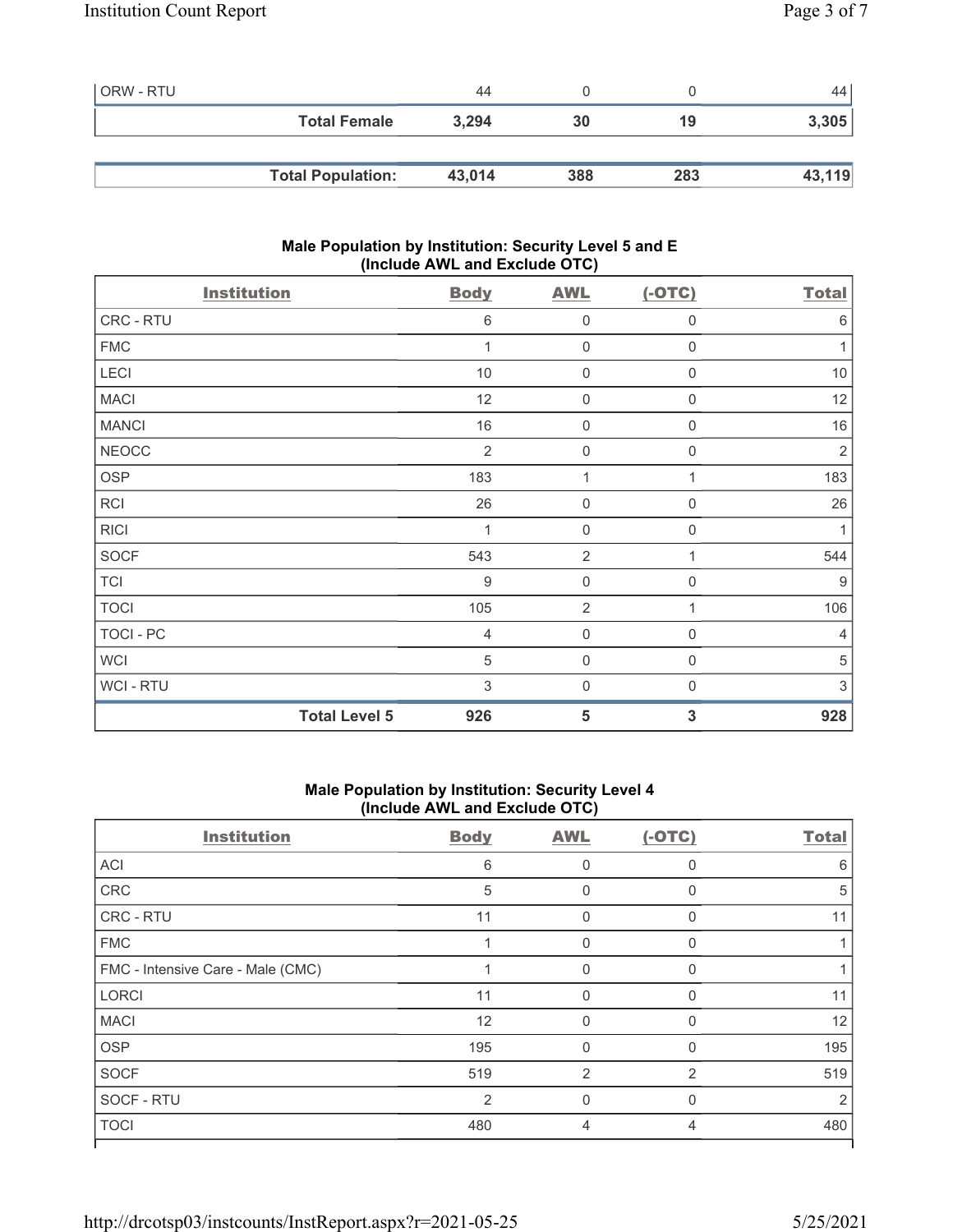| TOCI - PC  |                      | 11    |  |       |
|------------|----------------------|-------|--|-------|
| <b>WCI</b> |                      |       |  |       |
| WCI - RTU  |                      |       |  |       |
|            | <b>Total Level 4</b> | 1,261 |  | 1,263 |

#### Male Population by Institution: Security Level 3 (Include AWL and Exclude OTC)

| <b>Institution</b>                | <b>Body</b>               | <b>AWL</b>                | $(-OTC)$                  | <b>Total</b>              |
|-----------------------------------|---------------------------|---------------------------|---------------------------|---------------------------|
| <b>ACI</b>                        | 11                        | $\mathsf{O}\xspace$       | $\mathsf 0$               | 11                        |
| ACI-PC                            | $\overline{7}$            | $\mathsf 0$               | $\mathsf 0$               | $\overline{7}$            |
| <b>BECI</b>                       | $\ensuremath{\mathsf{3}}$ | $\mathsf 0$               | $\mathsf 0$               | $\ensuremath{\mathsf{3}}$ |
| CCI                               | 17                        | $\mathsf{O}\xspace$       | $\mathsf 0$               | 17                        |
| <b>CRC</b>                        | 365                       | $\boldsymbol{9}$          | $\,8\,$                   | 366                       |
| CRC - Cadre                       | 5                         | $\mathbf 0$               | $\mathsf 0$               | $\sqrt{5}$                |
| CRC - Reception                   | 608                       | $10$                      | $\boldsymbol{9}$          | 609                       |
| CRC - RTU                         | 33                        | $\mathsf 0$               | $\mathsf 0$               | 33                        |
| <b>FMC</b>                        | $\,$ 5 $\,$               | $\mathbf 0$               | $\mathsf 0$               | $\,$ 5 $\,$               |
| FMC - Intensive Care - Male (CMC) | $\sqrt{2}$                | $\mathbf 0$               | $\mathsf{O}\xspace$       | $\sqrt{2}$                |
| GCI                               | $\overline{7}$            | $\mathsf 0$               | $\mathsf 0$               | $\overline{7}$            |
| <b>GCI-RTU</b>                    | 1                         | $\mathsf{O}\xspace$       | $\mathsf 0$               | $\mathbf{1}$              |
| LAECI                             | 22                        | $\mathsf 0$               | $\mathsf 0$               | 22                        |
| LECI                              | 1,248                     | $\,$ 3 $\,$               | $\sqrt{2}$                | 1,249                     |
| LOCI                              | $\boldsymbol{9}$          | $\mathbf{1}$              | $\mathsf 0$               | $10$                      |
| LORCI                             | 357                       | 30                        | 30                        | 357                       |
| LORCI - Cadre                     | 82                        | $\mathbf 0$               | $\mathsf 0$               | 82                        |
| <b>LORCI - Reception</b>          | $\,8\,$                   | $\mathbf{1}$              | $\mathbf{1}$              | $\,8\,$                   |
| <b>MACI</b>                       | 720                       | $\overline{4}$            | $\ensuremath{\mathsf{3}}$ | 721                       |
| <b>MANCI</b>                      | 1,631                     | 14                        | 12                        | 1,633                     |
| MCI                               | 15                        | $\mathsf 0$               | $\mathsf 0$               | 15                        |
| <b>NCCI</b>                       | 47                        | $\mathbf{1}$              | $\mathbf{1}$              | 47                        |
| NCI                               | $\overline{7}$            | $\mathsf 0$               | $\mathsf{O}\xspace$       | $\overline{7}$            |
| <b>NEOCC</b>                      | 595                       | $\ensuremath{\mathsf{3}}$ | $\sqrt{2}$                | 596                       |
| <b>OSP</b>                        | $6\,$                     | $\mathsf{O}\xspace$       | $\mathsf 0$               | $\,6\,$                   |
| PCI                               | $37\,$                    | $\sqrt{2}$                | $\mathbf{1}$              | $38\,$                    |
| <b>RCI</b>                        | 1,394                     | $\,8\,$                   | $\overline{7}$            | 1,395                     |
| RICI                              | 27                        | $\mathsf 0$               | $\mathsf 0$               | $27\,$                    |
| SCI                               | 23                        | $\mathsf 0$               | $\mathsf{O}\xspace$       | 23                        |
| SOCF                              | 110                       | $\mathbf{1}$              | $\mathsf{O}\xspace$       | 111                       |
| <b>TCI</b>                        | 772                       | $\sqrt{2}$                | $\overline{2}$            | 772                       |
| TCI - Camp                        | $\mathbf{1}$              | $\mathbf 0$               | $\mathsf{O}\xspace$       | $\mathbf{1}$              |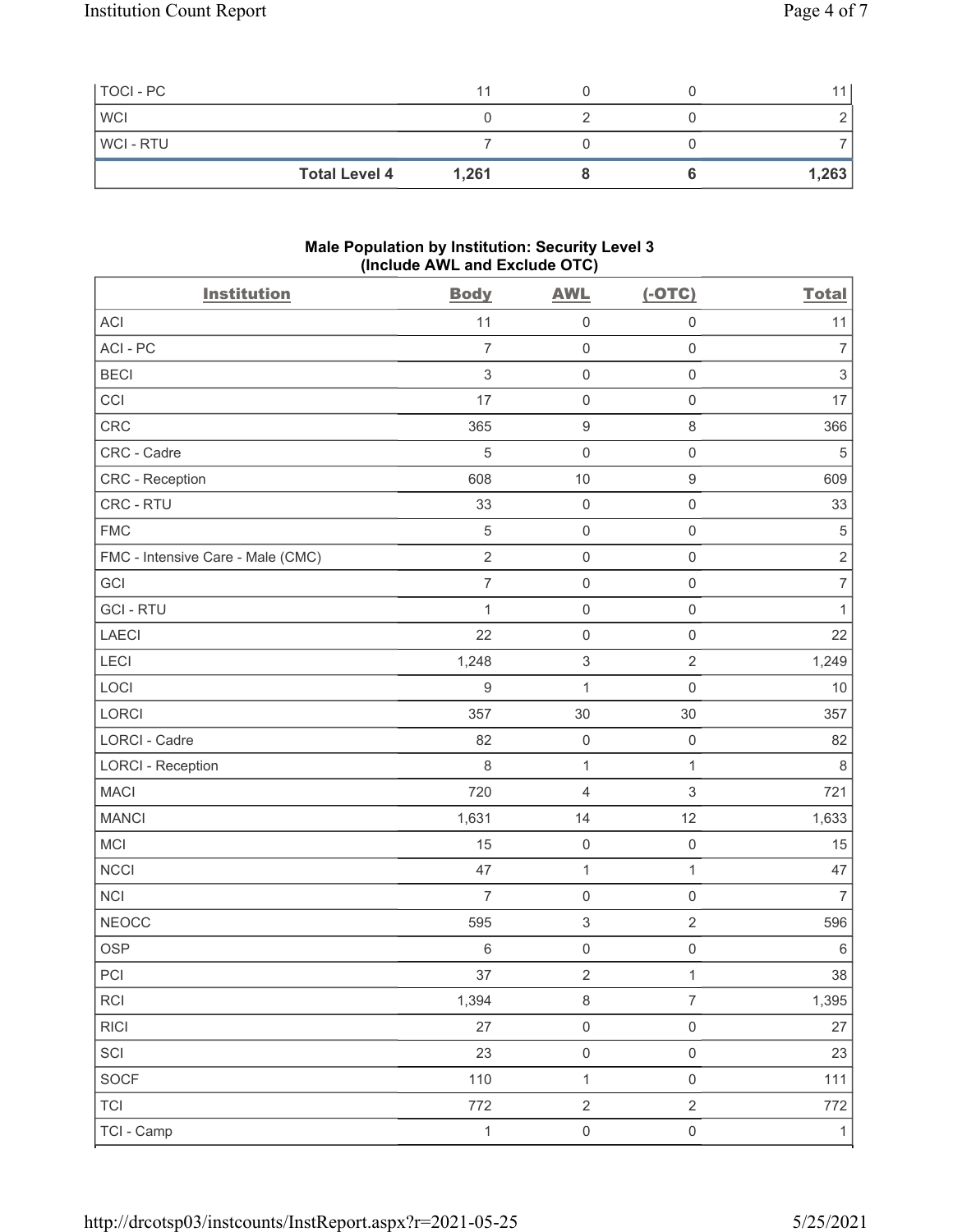|             | <b>Total Level 3</b> | 9,247 | 94 | 83 | 9,258 |
|-------------|----------------------|-------|----|----|-------|
| WCI - RTU   |                      | 16    |    |    | 16    |
| <b>WCI</b>  |                      | 962   |    |    | 962   |
| TOCI - PC   |                      | 53    |    |    | 53    |
| <b>TOCI</b> |                      | 41    |    |    | 41    |

## Male Population by Institution: Security Level 2 (Include AWL and Exclude OTC)

| <b>Institution</b>                | <b>Body</b>    | <b>AWL</b>                | $(-OTC)$                  | <b>Total</b>   |
|-----------------------------------|----------------|---------------------------|---------------------------|----------------|
| <b>ACI</b>                        | 683            | $\sqrt{2}$                | $\mathsf 0$               | 685            |
| ACI-PC                            | 28             | $\mathsf{O}\xspace$       | $\mathsf 0$               | 28             |
| <b>ACI - RTU</b>                  | 93             | $\mathsf 0$               | $\mathsf 0$               | 93             |
| <b>BECI</b>                       | 1,287          | $10$                      | $\,8\,$                   | 1,289          |
| CCI                               | 1,623          | 11                        | 8                         | 1,626          |
| CRC                               | 94             | $\ensuremath{\mathsf{3}}$ | $\ensuremath{\mathsf{3}}$ | 94             |
| CRC - Cadre                       | 204            | $\mathsf 0$               | $\mathsf 0$               | 204            |
| <b>CRC</b> - Reception            | 88             | $\sqrt{2}$                | $\sqrt{2}$                | 88             |
| CRC - RTU                         | 1              | $\mathsf 0$               | $\mathsf 0$               | 1              |
| DCI                               | 1              | $\mathsf 0$               | $\mathsf 0$               | $\mathbf{1}$   |
| <b>FMC</b>                        | 12             | $\ensuremath{\mathsf{3}}$ | $\mathsf 0$               | 15             |
| FMC - Intensive Care - Male (CMC) | 10             | $\mathsf 0$               | $\mathsf{O}\xspace$       | 10             |
| GCI                               | 479            | $\overline{2}$            | $\mathsf 0$               | 481            |
| <b>GCI-RTU</b>                    | 50             | $\mathbf 0$               | $\mathsf{O}\xspace$       | 50             |
| LAECI                             | 814            | 16                        | 14                        | 816            |
| LECI                              | 294            | $\ensuremath{\mathsf{3}}$ | $\ensuremath{\mathsf{3}}$ | 294            |
| LOCI                              | 1,123          | $\overline{4}$            | $\mathbf{1}$              | 1,126          |
| LORCI                             | 171            | 13                        | 13                        | 171            |
| <b>LORCI - Cadre</b>              | 96             | $\mathsf{O}\xspace$       | $\mathsf{O}\xspace$       | 96             |
| <b>LORCI - Reception</b>          | $\overline{4}$ | $\mathsf 0$               | $\mathsf{O}\xspace$       | $\overline{4}$ |
| <b>MACI</b>                       | 114            | $\mathsf 0$               | $\mathsf 0$               | 114            |
| <b>MANCI</b>                      | 349            | $\sqrt{2}$                | $\mathbf{1}$              | 350            |
| MCI                               | 1,340          | $10$                      | $\overline{7}$            | 1,343          |
| <b>NCCI</b>                       | 763            | $\overline{7}$            | $\,6\,$                   | 764            |
| NCI                               | 1,196          | $10$                      | $\hbox{9}$                | 1,197          |
| $NEOCC$                           | 158            | $\mathbf 0$               | $\mathsf{O}\xspace$       | 158            |
| PCI                               | 816            | $\boldsymbol{9}$          | $\overline{2}$            | 823            |
| RCI                               | 319            | $\ensuremath{\mathsf{3}}$ | $\sqrt{2}$                | 320            |
| <b>RICI</b>                       | 1,388          | 12                        | $\,8\,$                   | 1,392          |
| SCI                               | 895            | $\boldsymbol{7}$          | $\sqrt{5}$                | 897            |
| <b>SOCF</b>                       | $\overline{4}$ | $\mathsf 0$               | $\mathsf{O}\xspace$       | $\overline{4}$ |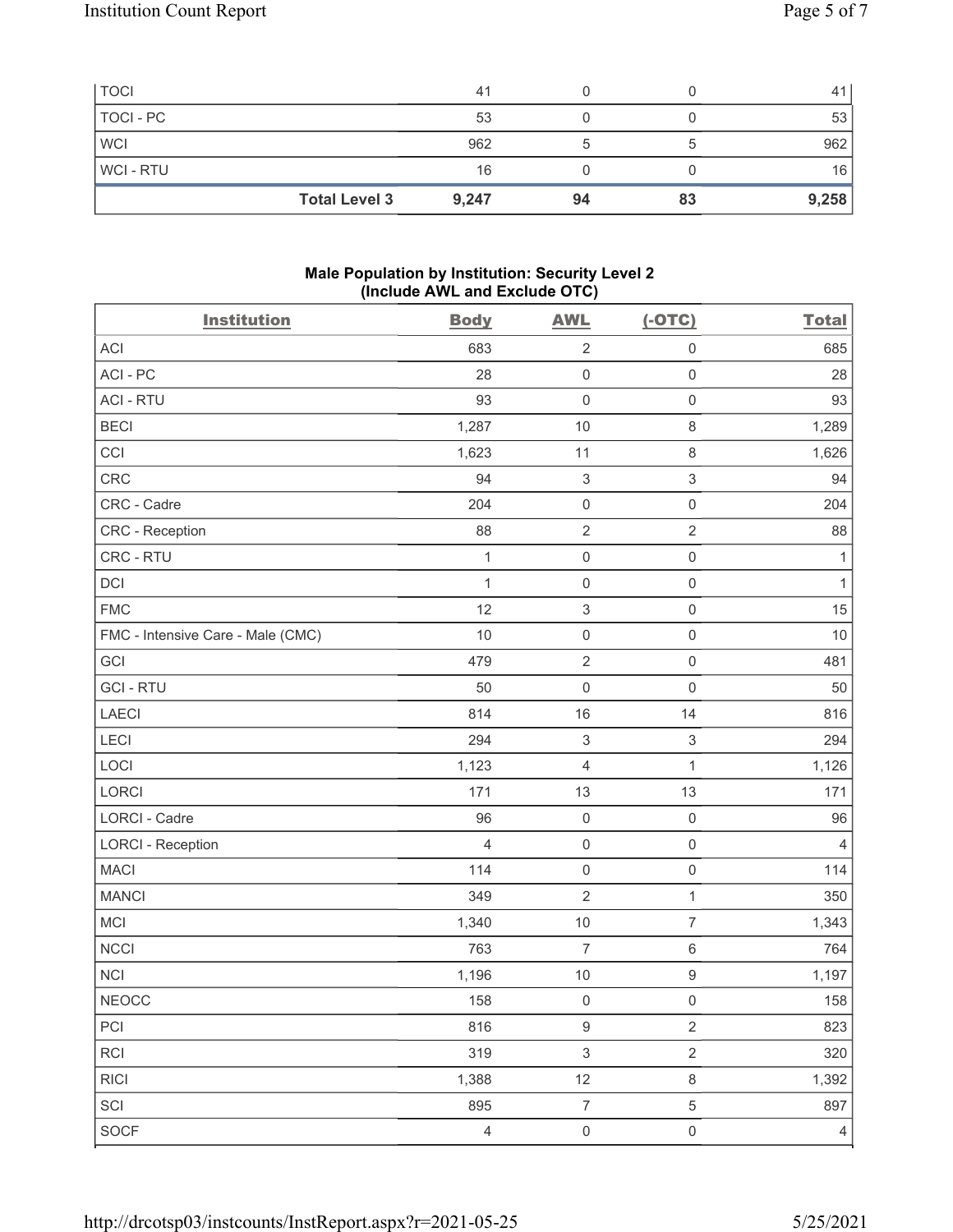| <b>TCI</b>  |                      | 100    |     |    | 100    |
|-------------|----------------------|--------|-----|----|--------|
| <b>TOCI</b> |                      | 18     |     |    | 18     |
| TOCI - PC   |                      | 57     |     |    | 57     |
| <b>WCI</b>  |                      | 136    |     |    | 136    |
|             | <b>Total Level 2</b> | 14,808 | 129 | 92 | 14,845 |

### Male Population by Institution: Security Level 1 (Include AWL and Exclude OTC)

| <b>Institution</b>                | <b>Body</b>    | <b>AWL</b>                | $(-OTC)$                  | <b>Total</b>   |
|-----------------------------------|----------------|---------------------------|---------------------------|----------------|
| <b>ACI</b>                        | 538            | $\mathbf 5$               | 3                         | 540            |
| ACI-PC                            | 10             | $\mathsf 0$               | $\mathsf 0$               | 10             |
| <b>ACI - RTU</b>                  | 26             | $\mathsf 0$               | $\mathsf 0$               | 26             |
| <b>BECI</b>                       | 702            | $\,6\,$                   | $\mathbf 5$               | 703            |
| <b>BECI - Camp</b>                | 468            | $\mathsf{O}\xspace$       | $\mathsf 0$               | 468            |
| CCI                               | 532            | $\mathbf{1}$              | $\mathbf{1}$              | 532            |
| CRC                               | 61             | $\ensuremath{\mathsf{3}}$ | $\overline{2}$            | 62             |
| CRC - Cadre                       | 20             | $\mathsf 0$               | $\mathsf 0$               | 20             |
| <b>CRC</b> - Reception            | 95             | $\ensuremath{\mathsf{3}}$ | $\ensuremath{\mathsf{3}}$ | 95             |
| <b>FMC</b>                        | 289            | $\overline{7}$            | $\sqrt{3}$                | 293            |
| FMC - Intensive Care - Male (CMC) | 32             | $\mathsf{O}\xspace$       | $\mathsf{O}\xspace$       | 32             |
| <b>GCI</b>                        | 562            | $\boldsymbol{9}$          | $\overline{4}$            | 567            |
| GCI - Camp                        | 425            | $\mathsf 0$               | $\mathsf{O}\xspace$       | 425            |
| <b>GCI-RTU</b>                    | $\,8\,$        | $\mathsf{O}\xspace$       | $\mathsf{O}\xspace$       | $\,8\,$        |
| <b>LAECI</b>                      | 625            | 13                        | $10$                      | 628            |
| LECI                              | 3              | $\mathsf{O}\xspace$       | $\mathsf 0$               | $\mathfrak{S}$ |
| LECI - Camp                       | 164            | $\mathsf 0$               | $\mathsf{O}\xspace$       | 164            |
| LOCI                              | 1,011          | $\ensuremath{\mathsf{3}}$ | $\mathbf{1}$              | 1,013          |
| LORCI                             | 208            | $\,6\,$                   | $\,6\,$                   | 208            |
| <b>LORCI - Cadre</b>              | 53             | $\mathsf 0$               | $\mathsf{O}\xspace$       | 53             |
| <b>LORCI - Reception</b>          | $\overline{4}$ | $\mathsf 0$               | $\mathsf{O}\xspace$       | $\overline{4}$ |
| MACI - Minimum                    | 1,198          | 12                        | 11                        | 1,199          |
| <b>MANCI</b>                      | 16             | $\mathbf{1}$              | $\mathbf{1}$              | 16             |
| MANCI - Camp                      | 190            | $\mathsf{O}\xspace$       | $\mathsf{O}\xspace$       | 190            |
| MCI                               | 671            | $\,8\,$                   | 5                         | 674            |
| MCI - Camp                        | 267            | $\mathsf{O}\xspace$       | $\mathsf{O}\xspace$       | 267            |
| <b>NCCI</b>                       | 1,458          | $\,8\,$                   | $\,6\,$                   | 1,460          |
| <b>NCI</b>                        | 954            | $\overline{4}$            | $\ensuremath{\mathsf{3}}$ | 955            |
| <b>OSP</b>                        | 26             | $\,$ 5 $\,$               | $\mathfrak{S}$            | 28             |
| PCI                               | 822            | 15                        | $\overline{7}$            | 830            |
| <b>RICI</b>                       | 1,081          | $\boldsymbol{7}$          | $\mathfrak{S}$            | 1,085          |